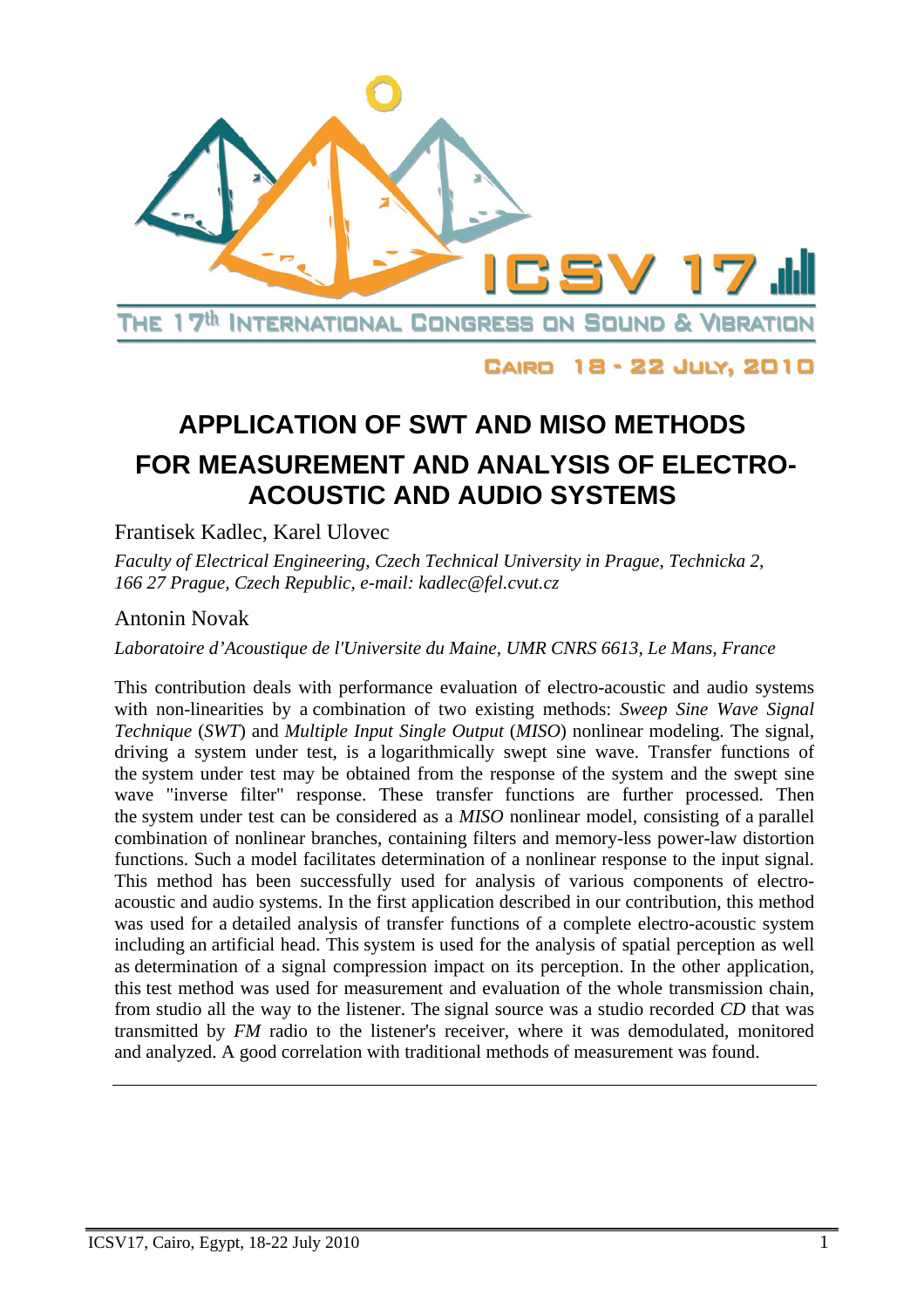## **1. Introduction**

Currently, there is a lot of new development in the field of digital signal processing (*DSP*) in multimedia technology. The application of new methods of *DSP* in studio and telecommunications then brings the requirement of using corresponding methods of performance measurement and analysis of transfer properties of these electro-acoustic systems. We also cannot neglect application of these methods for testing experimental equipment used to obtain the parameters of spatial perception of acoustic signals. One such example can be the usage of an artificial head not only from its original purpose, but also for modeling of the acoustic signal transfer by bone transduction. In general, we deal with determination of transfer functions of these acoustic and electro-acoustic systems, specifically finding their impulse and frequency responses and non-linear distortion in various modes of operation.

In the equipment for multimedia technology we usually do not find significant levels of nonlinear distortion at normal levels. However, during system overdriving some distortion may take place. Then, we are mainly trying to find the causes of distortion and methods for its minimizing or elimination. The electro-acoustic systems contain, aside from classic components such as microphones, amplifiers and loudspeakers, also some additional components with specific properties. Those are, for instance, systems for signal compression, limiters etc. As for the signal compression, from the perception point of view, here we are talking about the testing of equipment performance proper, rather than analysis of its perception.

Historically, the first method that was partially able to perform measurement and analysis of electro-acoustic systems, was developed still in analogue age: *Time Delay Spectrometry*. Today the *MLSSA* method is probably the most used one for this purpose. It uses a pseudorandom binary signal to drive the electro-acoustic system under test. This method is very robust, tolerant of external noise ingress influence on measurement accuracy. It cannot, however, be used for determination or even estimate of non-linear distortion of systems. Currently, the *Sweep Sine Wave Signal Technique* (*SWT*) method appears to be the most suitable. It uses a logarithmically swept harmonic signal to drive the system under test. We used the *SWT* method in conjunction with a *Multiple Input Single Output (MISO) nonlinear modeling* consisting of a parallel combination of nonlinear branches, containing filters and memory-less power-law distortion functions.

## **2. Description of Measuring Methods**

Since the above mentioned *SWT* and *MISO* methods have been adequately published from the theoretical point of view [1, 2, 3], we limit ourselves here to a principal description, necessary for the explanation of their use for practical measurement.

#### **2.1 Sweep Sine Signal Measurement Technique**

 The measurement and analysis is based on the use of logarithmically swept harmonic signal for driving the system under test. Driving log-sweep signals can be written [1]

$$
x(t) = \sin\left\{\frac{2\pi f_1 T}{\ln \frac{f_2}{f_1}} \left[ \left(\frac{f_2}{f_1}\right)^{\frac{t}{T}} - 1 \right] \right\}, \qquad 0 \le t < T
$$
 (1)

For determination of the impulse response *h(t)* of a system under test a so-called inverse filter f(t) is defined for the next calculation as

$$
[x(t) w(t)] \otimes f_i(t) = \delta(t)
$$
 (2)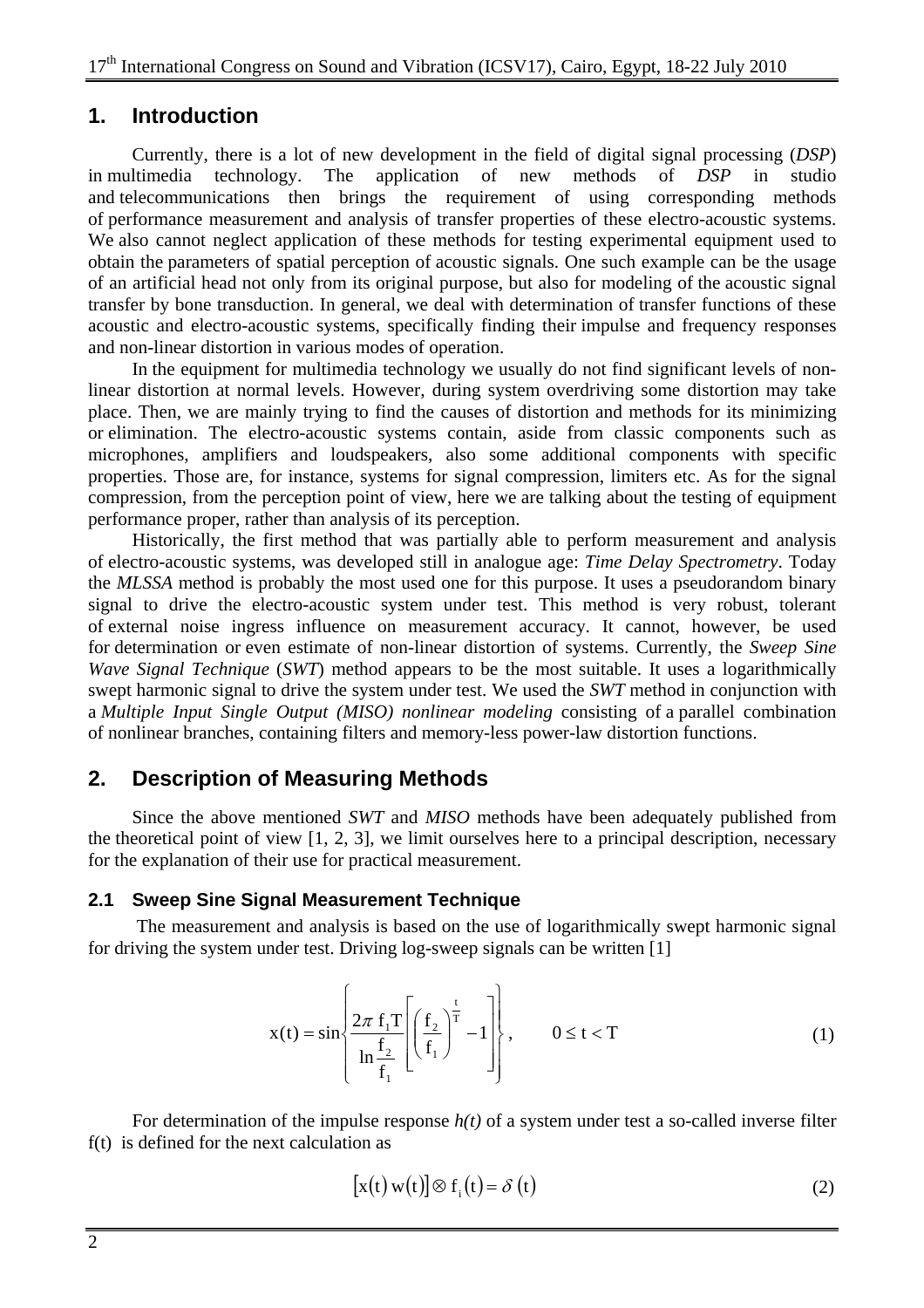Where a time window  $w(t)$  eliminates transient behavior at the beginning and end of the test signal  $x(t)$ . Using the relation between input driving signal  $x(t)$  and the signal at the device output *y(t)* we can obtain the resulting formula for calculation of the impulse response (*IR*)

$$
h(t) = f_i(t) \otimes y(t) . \tag{3}
$$

The impulse response of the tested system  $h(t)$  may be obtained as a convolution of the inversion filter  $f_i(t)$  with the response  $y(t)$  of a system under test. If the system under test produces non-linear distortion, we can describe it as a non-linear memory less system. Such a system can be described by  $N^{th}$  order Volterra kernels [4].

By calculation we obtain the total *IR* of the system under test, consisting of several partial *IR*, corresponding to individual distorting components. By proper selection of driving signal parameters, i.e. its duration, we can achieve the separation of these partial responses. The total *IR* can then be expressed as

$$
h(t) = \sum_{n=1}^{N} h_n(t).
$$
 (4)

By Fourier transformations  $FT\{h_n(t)\}\$  we obtain the partial frequency spectra  $H_n(f)$ 

$$
\boldsymbol{H}_n(\mathbf{f}) = \int_{\mathbf{t}_n - \Delta t}^{\mathbf{t}_n + \Delta t} \mathbf{h}_n(\mathbf{t}) e^{-j2 \pi \mathbf{f} \cdot \mathbf{t}} d\mathbf{t}.
$$
 (5)

#### **2.2 Multiple Input Single Output Measurement Technique**

A nonlinear *MISO* model with several parallel branches depicted in Fig. 1, or more exactly its particular case with power series expansion, corresponding to a polynomial Hammerstein model, seems to be an optimal compromise between the simplicity of the model and its accuracy. The classical nonlinear *MISO* method [5] for nonlinear systems identification is based either on the estimation of *power* and *cross spectral densities* (*PSD, CSD*) of inputs and outputs of the model, in the case of mutually correlated inputs, or just only on the estimation of the *CSD* between output and inputs if the inputs are decorrelated. In the latter case, the inputs decorrelation is generally based on the estimation of the *CSD* between these inputs.



**Figure 1.** Nonlinear *MISO* model with power series equivalent to the generalized Hammerstein model.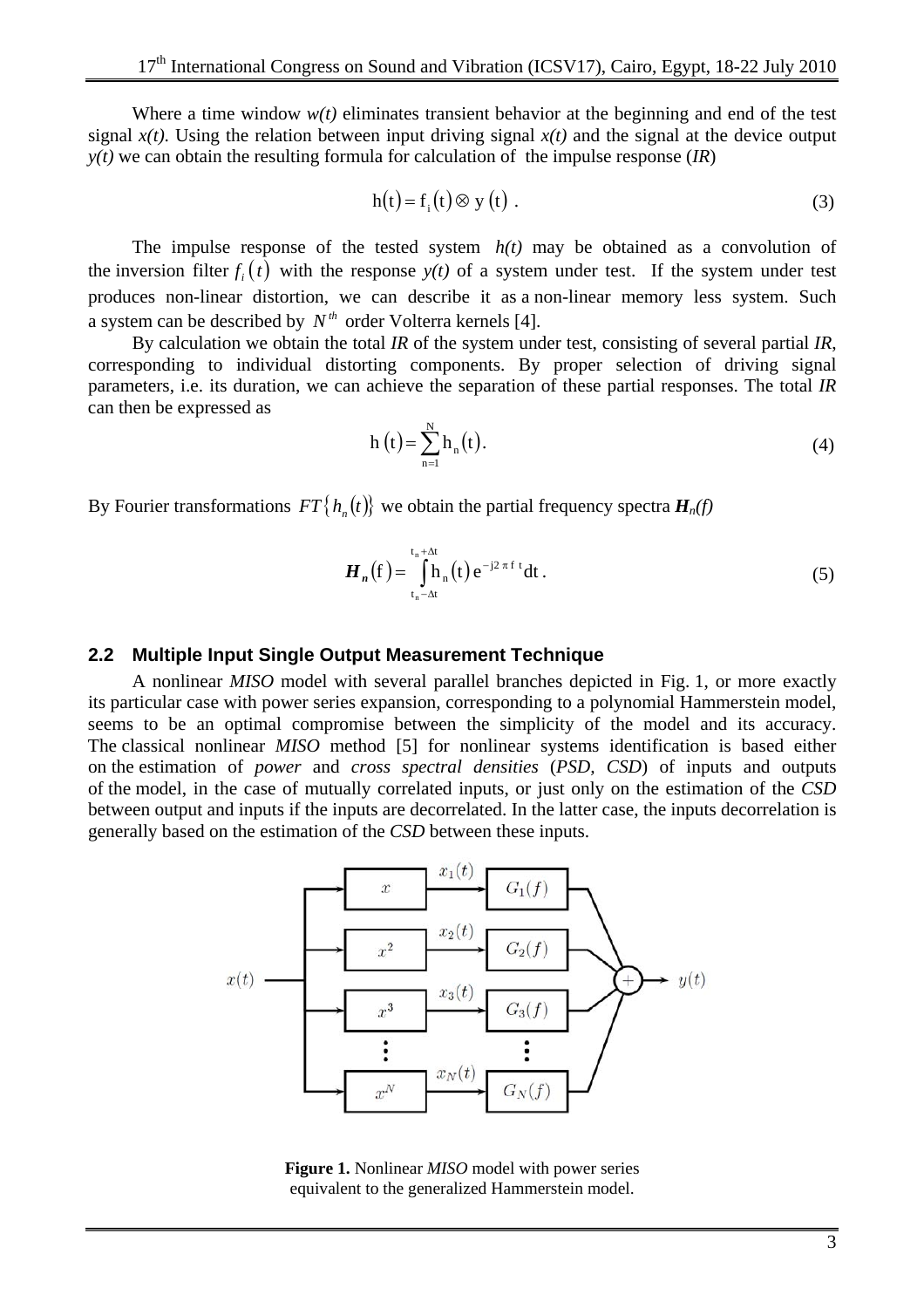In this paper, we keep the idea of using the *MISO* model, but we use the *SWT* method instead of methods based on *PSD* and *CSD* in order to estimate the filters *Gn(f)* of the nonlinear model. The relation between the higher order transfer responses  $H_n(f)$  described in previous section and the filters  $G_n(f)$  is detailed in [6]. The experimental measurement consists of two steps:

(a) analysis of the nonlinear system under test using the *SWT* method,

(b) estimation of filters  $G_n(f)$  of the nonlinear model.

For the first step, the swept sine signal *x(t)* is generated and brought to the input of the signal. Next, the output signal is recorder as *y(t)*. The nonlinear convolution between the output *y(t)* and the inverse filter  $f_i(t)$  is applied to get the higher order transfer responses  $H_n(f)$ . The second step is transformation between the higher order transfer responses  $H_n(f)$  and the filters  $G_n(f)$ .

### **3. Measurement and Analysis of Electro-acoustic and Audio Systems**

For actual measurement and analysis of systems we use a combined *SWT-MISO* method. In this contribution we describe its application on experiments with an artificial head used to determine transfer responses from the perception of acoustic signals point of view.

We also advanced our previous testing of the whole communication chain. We experimented with both the frequency modulated signal and the digital transfer. The result of this analysis can show us the status of signal transmission from the master control output through compression and other signal processing towards the transmitter, the transmission itself and subsequent reception, including reproduction by an electro-acoustic system. For measurement and analysis of electro-acoustic and audio systems with non-linearities we designed and are still further developing a program using *MATLAB®* software*.* Driving signals can be generated either by a PC's external sound card or can be played back from a disk. The measured responses are recorded and preprocessed. This process involves evaluation of measured responses, elimination of erroneous responses, averaging of time domain responses, etc. Evaluation is performed by *ADOBE AUDITION***®** software and subsequently analyzed by *SWT-MISO* method.

#### **3.1 Measurement and Analysis of Transfer Functions of Artificial Head**

For determination of transfer properties of transducers, such as headsets, and for investigation of spatial perception of sound we use the artificial head (*AH*). Currently, the *AH* is designed in such a way, that it enables also a modeling of bone transduction. We show two examples of measurement on *AH*. The system block diagram is shown in Fig. 2. In the first example we show the application of *SWT-MISO* method for determination of transfer response of system, consisting of ear enclosing headphones, sitting on *AH*, having a *½"* measuring microphone inside the ear channel. The second application was the determination of signal behavior within the *AH*, when one ear receives the signal from a driven headphone, while the other ear, covered by an inactive headphone, receives only the signal conducted by the head material itself. The tests were performed in a semi-anechoic chamber. We used a sweeping signal  $100 \text{ Hz} - 8 \text{ kHz}$  with a period of  $T = 20 \text{ sec}$ . and a sampling frequency  $f_s = 96 \, kHz$ .



**Figure 2.** Block diagram of measurements of transfer functions of the artificial head with headphones.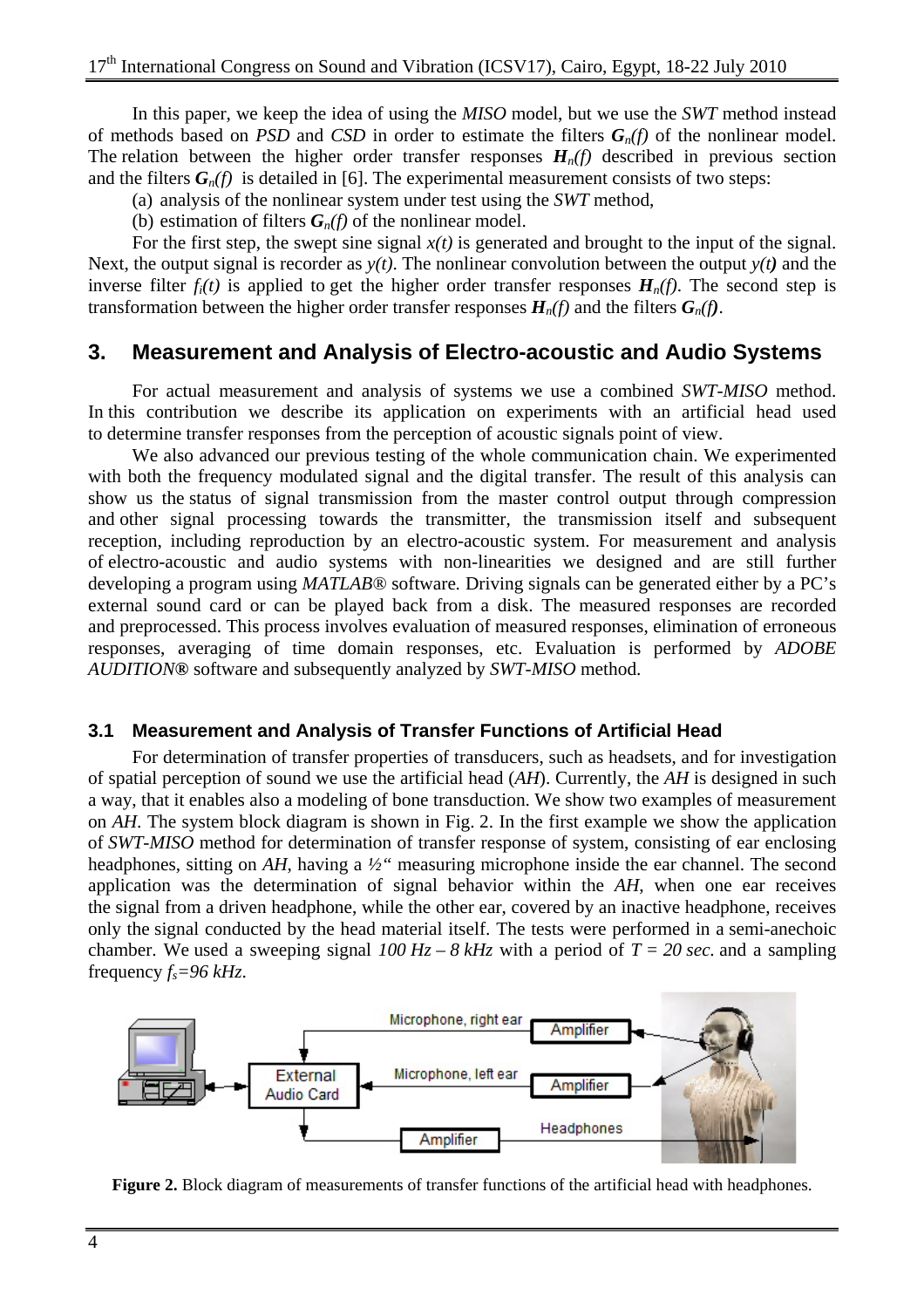#### *3.1.1 Headphone to eardrum transfer response*

Fig. 3a shows the time response  $y(t)$  of artificial head with headphones. The measured impulse response  $h(t)$ , which can be divided into several following partial components  $h_n(t)$ , is shown in Fig. 3b*.* The impulse response *h(t)* is shown as an absolute value |*h(t)*| in *dB* scale, for a better graphic resolution. By application of a Fourier transformation  $FT{h_n(t)}$  we obtain the frequency spectra  $H_n(f)$  that are depicted in Fig. 4.



**Figure 3.** a) Time response  $y(t)$  of artificial head with headphones to a swept driving signal; b) Partial components  $h_n(t)$  of the impulse response  $h(t)$ .



**Figure 4.** a) Modulus of the transfer function  $H_1(f)$  of the artificial head with headphones; b) Modulus of the transfer function  $H_1(f)$  together with higher non-linear components  $H_n(f)$ .

#### *3.1.2 Signal ingress within the artificial head, due to assumed bone conduction*

This experiment deals with the possibility of acoustic signal perception by means of bone conduction model. The test setup and test signal are identical to the previous test. Due to the reduced detected signal level, additional 30 dB gain was used.

Analysis of the results enables us to obtain knowledge about transfer properties of *AH,* both as a whole and individual results, concerning the system drivers, impact of external ear on acoustic signal transfer, crosstalk etc. Results are shown in Fig. 5 and Fig. 6.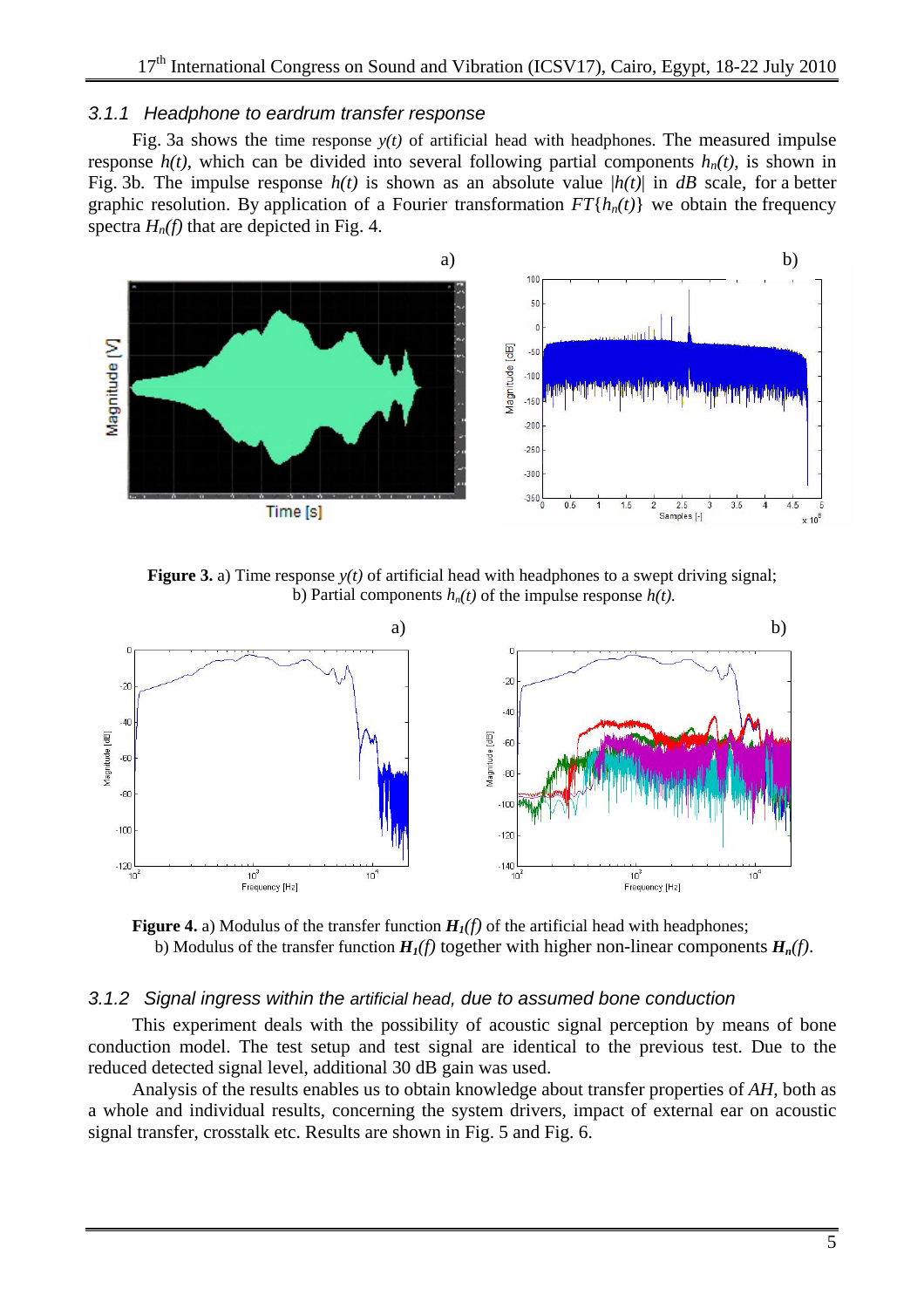

**Figure 5.** Signal crosstalk within the artificial head; a) Time response to the swept driving signal; b) Impulse response *h(t)* of the crosstalk signal.



**Figure 6.** Signal crosstalk between left and right ear of the artificial head; a) Modulus of the signal crosstalk  $H_1(f)$ ; b) Modulus of the signal crosstalk  $H_1(f)$  together with higher non-linear components *Hn(f)*.

#### **3.2 Measurement and Evaluation of the Transmission Chain of Audio Signals**

The whole signal processing chain may include recording, signal processing, *RF* transmission and reproduction. Thus it includes a lot of components that impact the total quality of transfer and processing of the signal. Therefore, we dealt with both the individual component testing and the whole transmission chain. We continued our previous work with measurement and analysis of *FM* modulated transmission under different conditions. As an example we show the analysis of an *FM* transmission chain within the *50 Hz – 5 kHz* frequency range. The source of the test signal was a *CD* with a 44.1 kHz sampling frequency, which enables to observe the frequency response up to the 4*th* harmonic distorting component. Fig. 7 shows the system behavior at *0 dB* and *+6 dB* respectively.

Another application of the *SWT-MISO* method is for testing of the whole electro-acoustic chain, including digital transmission of audio signal. This system achieves significantly better parameters than analogue. The block diagram is shown on Fig. 8. The detailed analysis of the whole digital transmission system under test shows that a considerable amount of non-linear components takes place during *MPEG* compression that is used in this transmission.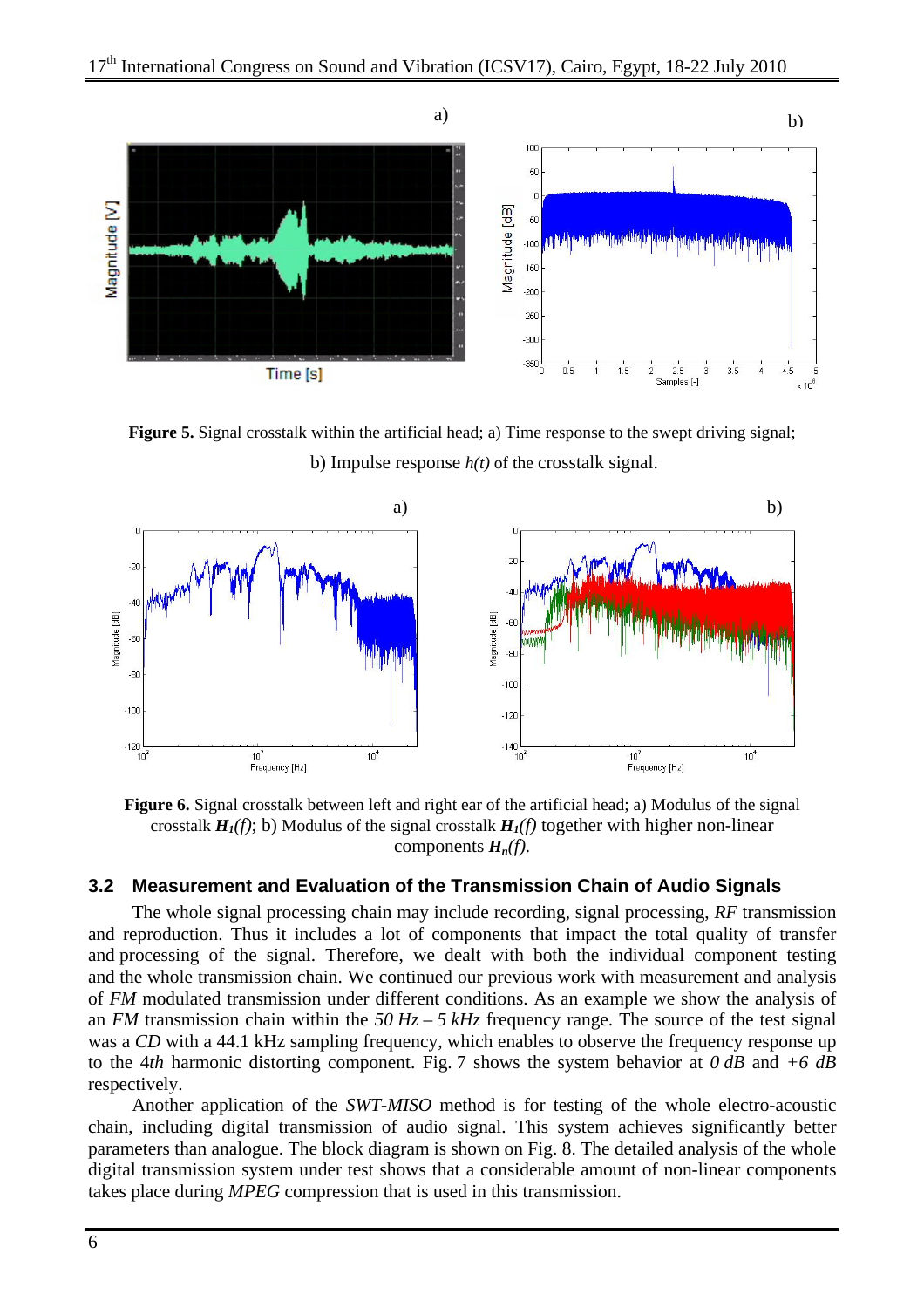Therefore we concentrated on analysis of the compression equipment performance. It is important, however, to stress that we only considered the functional performance, not the perceptual one.



**Figure 7.** Modulus of the transfer function  $H_1(f)$  (blue) and higher non-linear components  $H_n(f)$ (other colors) of FM transmitted audio signals; a) System at *0 dB* input*; b)* System *+6 dB* input*.*

Fig. 9 shows the result of *MPEG Pro™* compression system performance. The graph *IR* shows the distorting components being of a low level in Fig. 9a; their spectrum is shown in Fig. 9b. The frequency response is linear within the measured range, distorting components are *60 dB* or more below the level of the fundamental.



a) b) **Figure 8.** Block diagram of measurement and analysis of digital transmission of audio signals.



**Figure 9.** Analysis of swept signal  $x(t)$  compressed by MPEG Pro<sup>TM</sup>; a)Impulse response  $h_d(t)$ with sub-components  $h_i(t)$ ; b) Modulus of transfer function  $H_i(f)$  together with higher non-linear components *Hi(f)*.